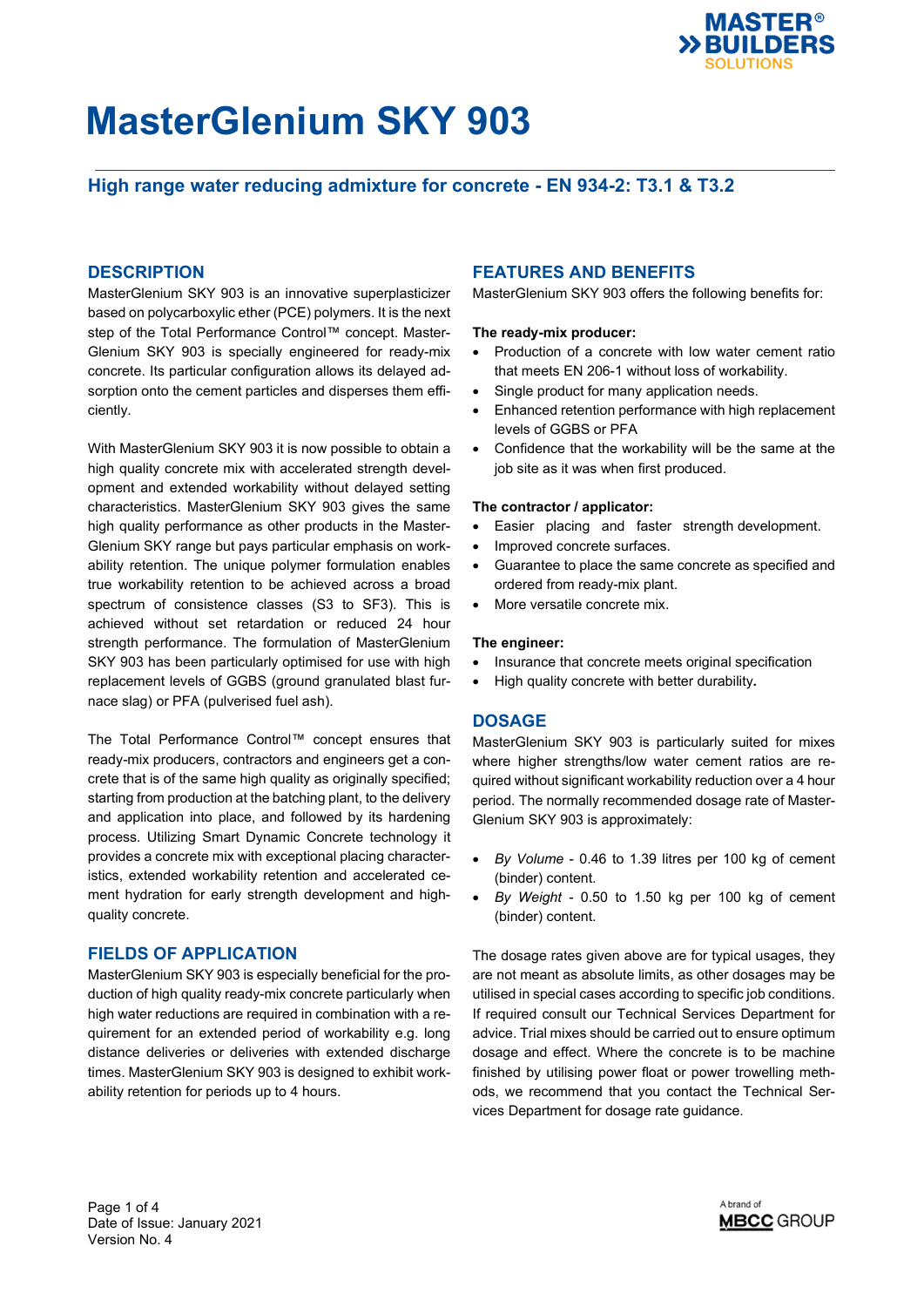

## **High range water reducing admixture for concrete - EN 934-2: T3.1 & T3.2**

### **MIXING**

MasterGlenium SKY 903 is a ready-to-use admixture to be added to the concrete as a separate component. Optimal results are obtained if MasterGlenium SKY 903 is dispensed into the concrete mix after the addition of the first 80% of the mixing water, i.e. when all solids are wetted out. Avoid adding the admixture to the dry aggregates and cement.

### **COMPATIBILITY**

MasterGlenium SKY 903 can be used with all types of EN 197 Cements. For use with other special cements, contact our Technical Services Department.

MasterGlenium SKY 903 should not be pre-mixed with other admixtures. If other admixtures are to be used in concrete containing MasterGlenium SKY 903 they must be dispensed separately.

In order to optimize special requirements the use of the following complementary admixtures is suggested.

- Viscosity modifying agent MasterMatrix to produce Smart Dynamic Concrete or Self Compacting Concrete
- Air entraining agent MasterAir to improve frost/thaw resistance

When such complimentary admixtures are required it is important that laboratory trials are performed, prior to any supply, to determine the respective dosages of any complimentary admixture, and the suitability, in the fresh and hardened state, of the resultant concrete. In these circumstances we recommend that you consult our Technical Services Department for further advice.

#### **PACKAGING**

MasterGlenium SKY 903 is supplied in Bulk, 1000-litre IBC's and 15-litre containers.

## **CONTACT DETAILS**

Master Builders Solutions UK Ltd, Swinton Hall Road, Swinton, Manchester, M27 4EU Tel: +44 (0) 161 727 6300 www.master-builders-solutions.com/en-gb

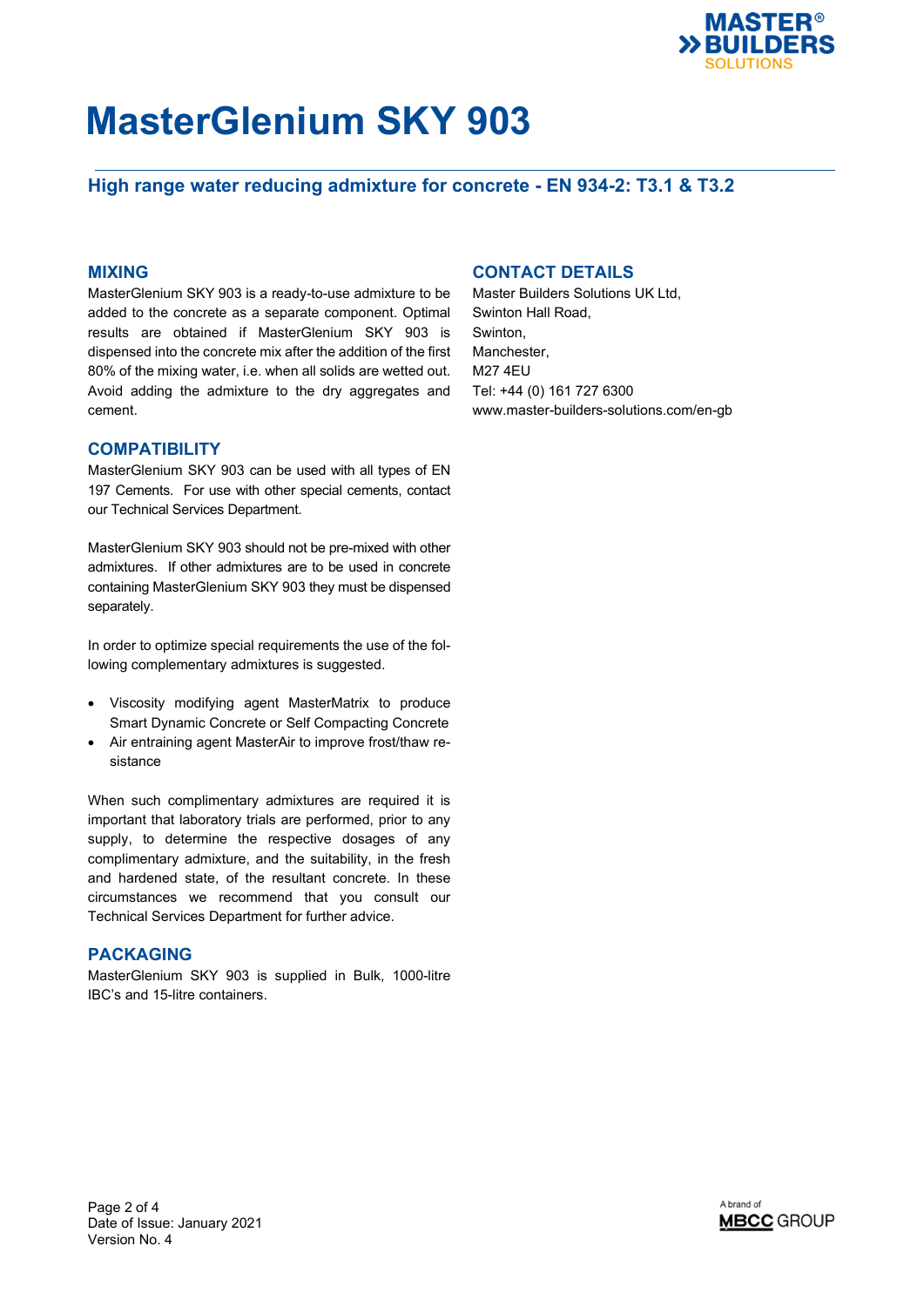

## **High range water reducing admixture for concrete - EN 934-2: T3.1 & T3.2**

| <b>Product Data</b>          |                                                                                                                                                                                                                                                                                                                  |
|------------------------------|------------------------------------------------------------------------------------------------------------------------------------------------------------------------------------------------------------------------------------------------------------------------------------------------------------------|
| Appearance:                  | Light brown liquid                                                                                                                                                                                                                                                                                               |
| Specific gravity @ 20°C:     | $1.08 \pm 0.02$ g/cm <sup>3</sup>                                                                                                                                                                                                                                                                                |
| pH-value:                    | $6.0 \pm 1$                                                                                                                                                                                                                                                                                                      |
| Alkali content (%):          | $\leq$ 1.50 by mass                                                                                                                                                                                                                                                                                              |
| Chloride content (%):        | $\leq 0.10$ by mass                                                                                                                                                                                                                                                                                              |
| Corrosion behaviour:         | Contains only components according to BS EN 934-<br>1:2008, Annex A.1                                                                                                                                                                                                                                            |
| Air Content:                 | Fulfilled                                                                                                                                                                                                                                                                                                        |
| Water reduction:             | $\geq$ 112% of Reference mix                                                                                                                                                                                                                                                                                     |
| Increase in consistence:     | Increase of ≥ 120mm from initial slump or ≥ 160mm from<br>initial flow                                                                                                                                                                                                                                           |
| Retention of consistence:    | At 30 mins $\geq$ Reference mix at initial                                                                                                                                                                                                                                                                       |
| Compressive strength:        | Fulfilled                                                                                                                                                                                                                                                                                                        |
| Durability:                  | <b>NPD</b>                                                                                                                                                                                                                                                                                                       |
| Dangerous substances:        | <b>NPD</b>                                                                                                                                                                                                                                                                                                       |
| <b>Logistics</b>             |                                                                                                                                                                                                                                                                                                                  |
| Shelf life:                  | 12 months if stored according to manufacturer's instructions<br>in unopened container.                                                                                                                                                                                                                           |
| Storage conditions:          | Store in original sealed containers and at temperatures be-<br>tween 5°C and 30°C. Store under cover, out of direct sun-<br>light and protect from extremes of temperature. Failure to<br>comply with the recommended storage conditions may re-<br>sult in premature deterioration of the product or packaging. |
| Handling and transportation: | Refer to MasterGlenium SKY 903 Safety Data Sheet                                                                                                                                                                                                                                                                 |
| Disposal:                    | Refer to MasterGlenium SKY 903 Safety Data Sheet                                                                                                                                                                                                                                                                 |



## **EN 934-2: T3.1 & T3.2**

Declaration of Performance can be found at www.master-builders-solutions.com/en-gb